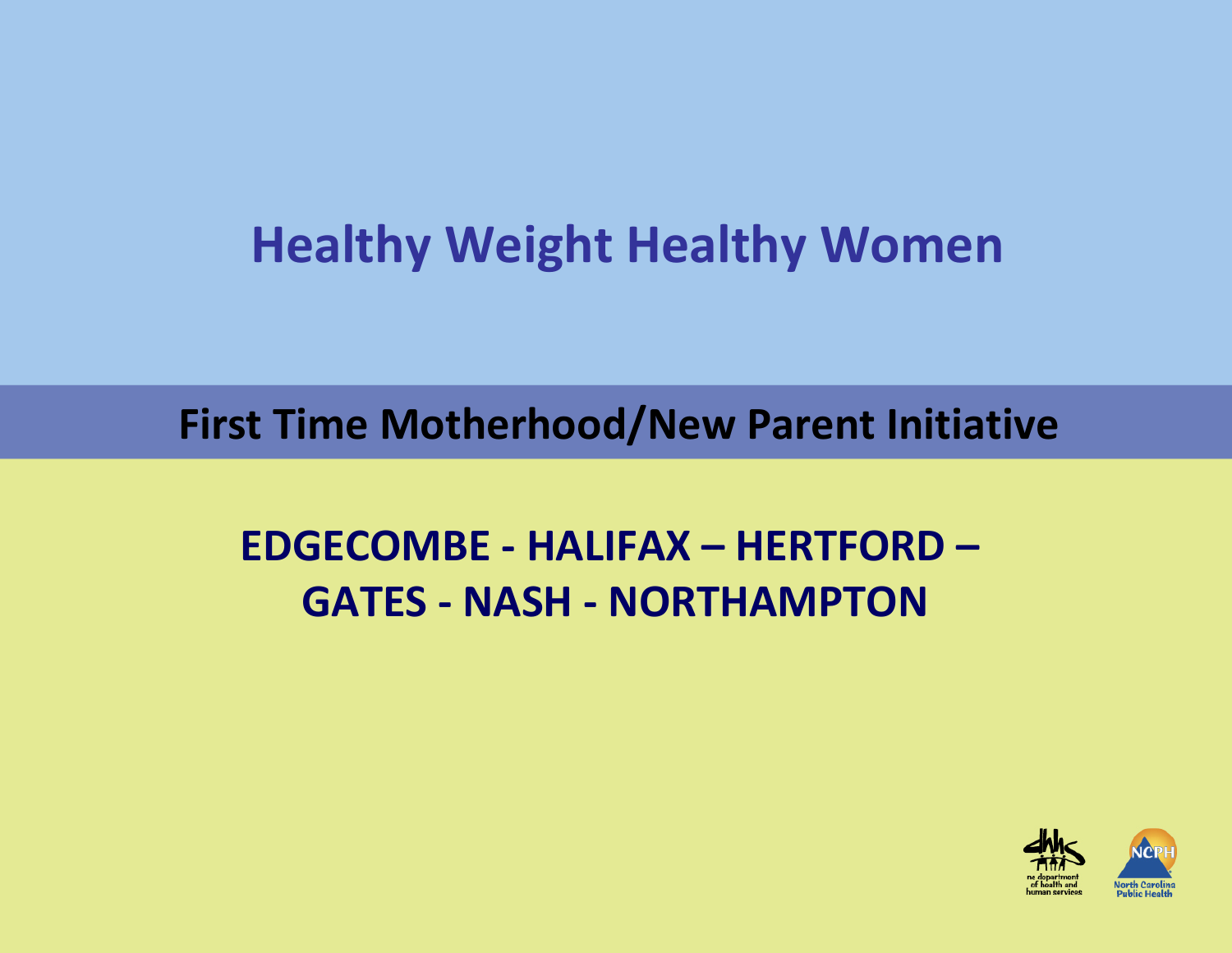# *A weight range that correlates with <sup>a</sup> less than average risk for health conditions like heart disease, high blood pressure, and diabetes.*

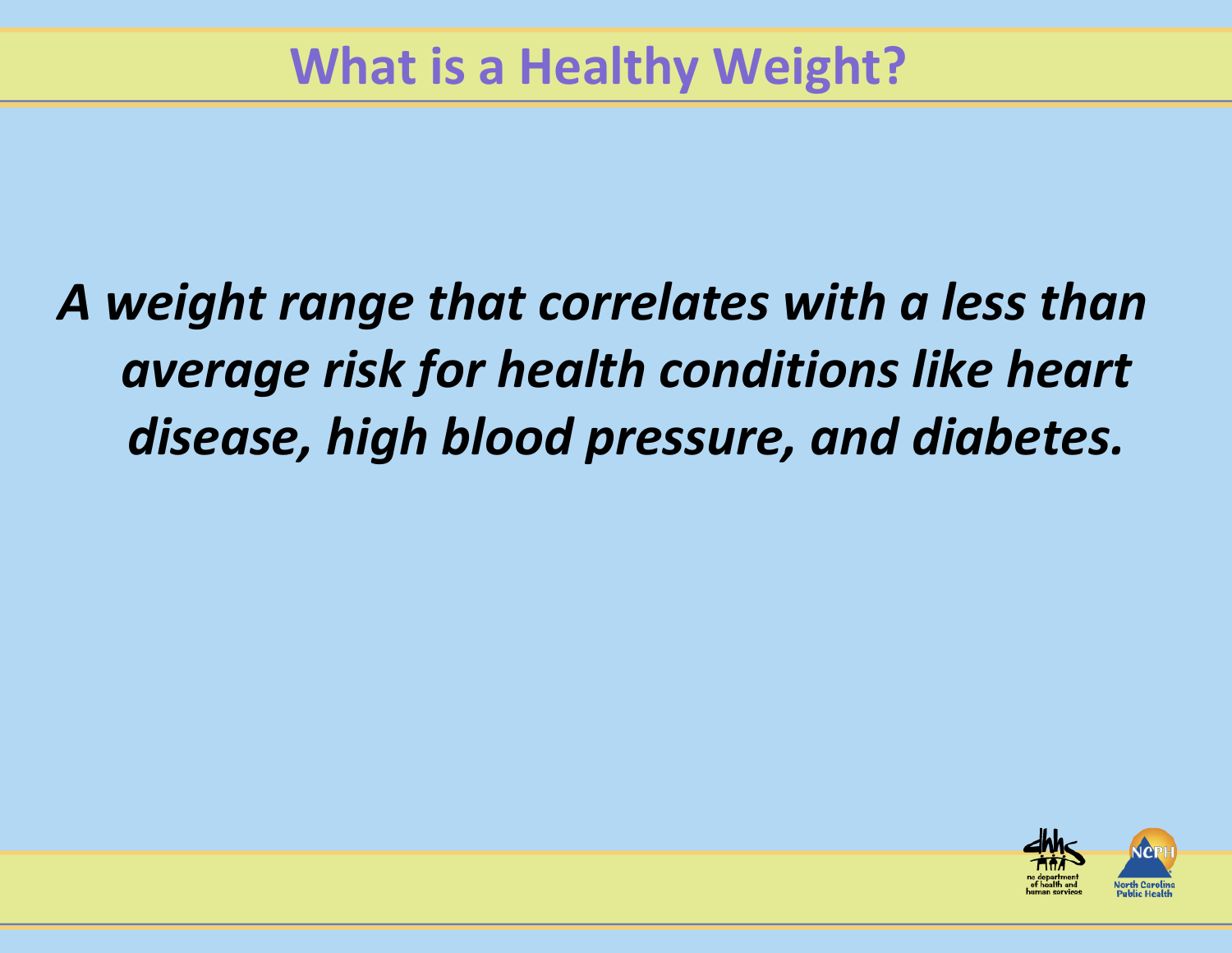**Body Mass Index**

*A measure used to compare your weight to your height and to assess your risk for weight‐ related health conditions*

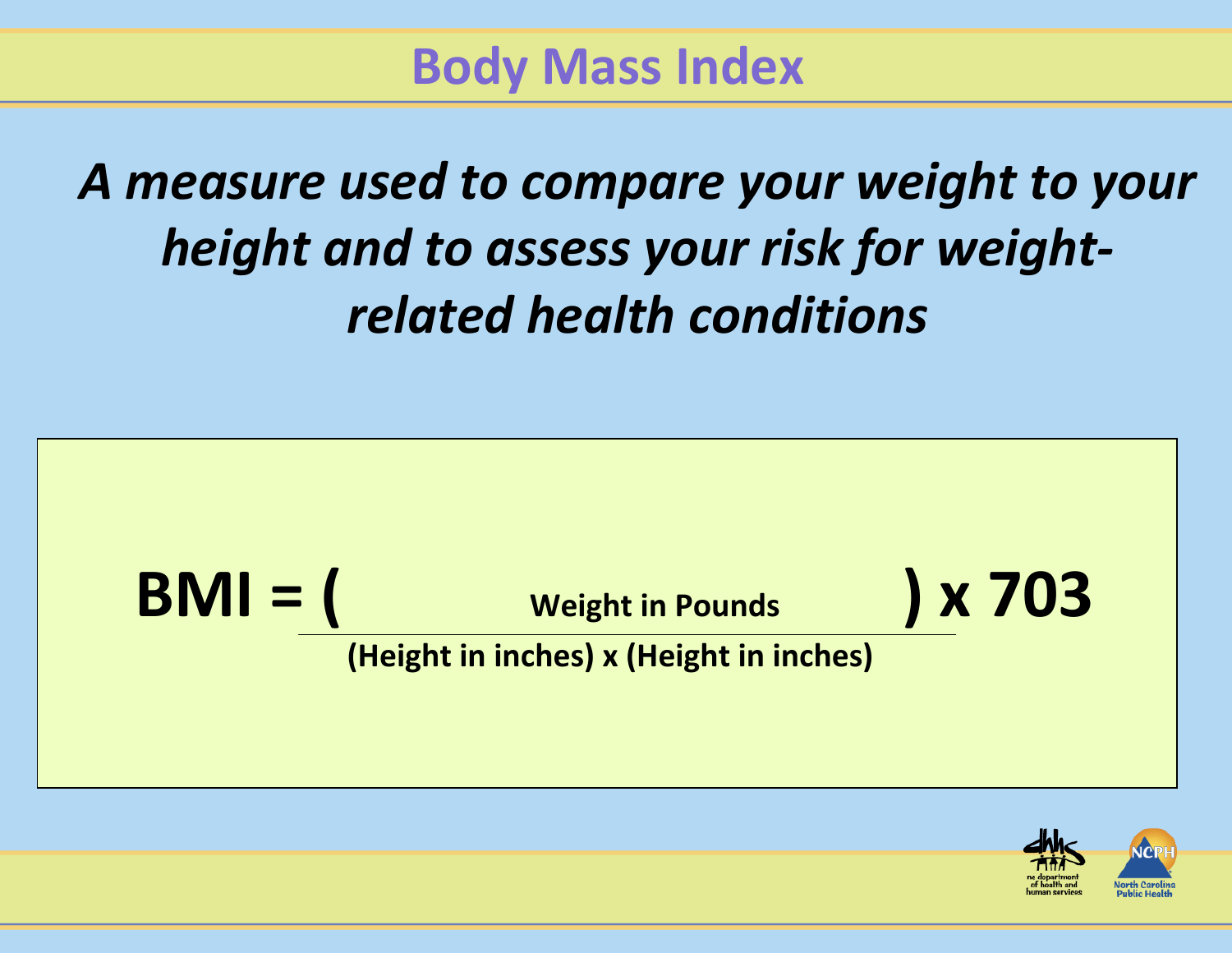### **BMI Weight Status**

| <b>Below 18.5</b> | <b>Underweight</b> |
|-------------------|--------------------|
| $18.5 - 24.9$     | <b>Normal</b>      |
| $25.0 - 29.9$     | <b>Overweight</b>  |
| 30.0 and above    | <b>Obese</b>       |

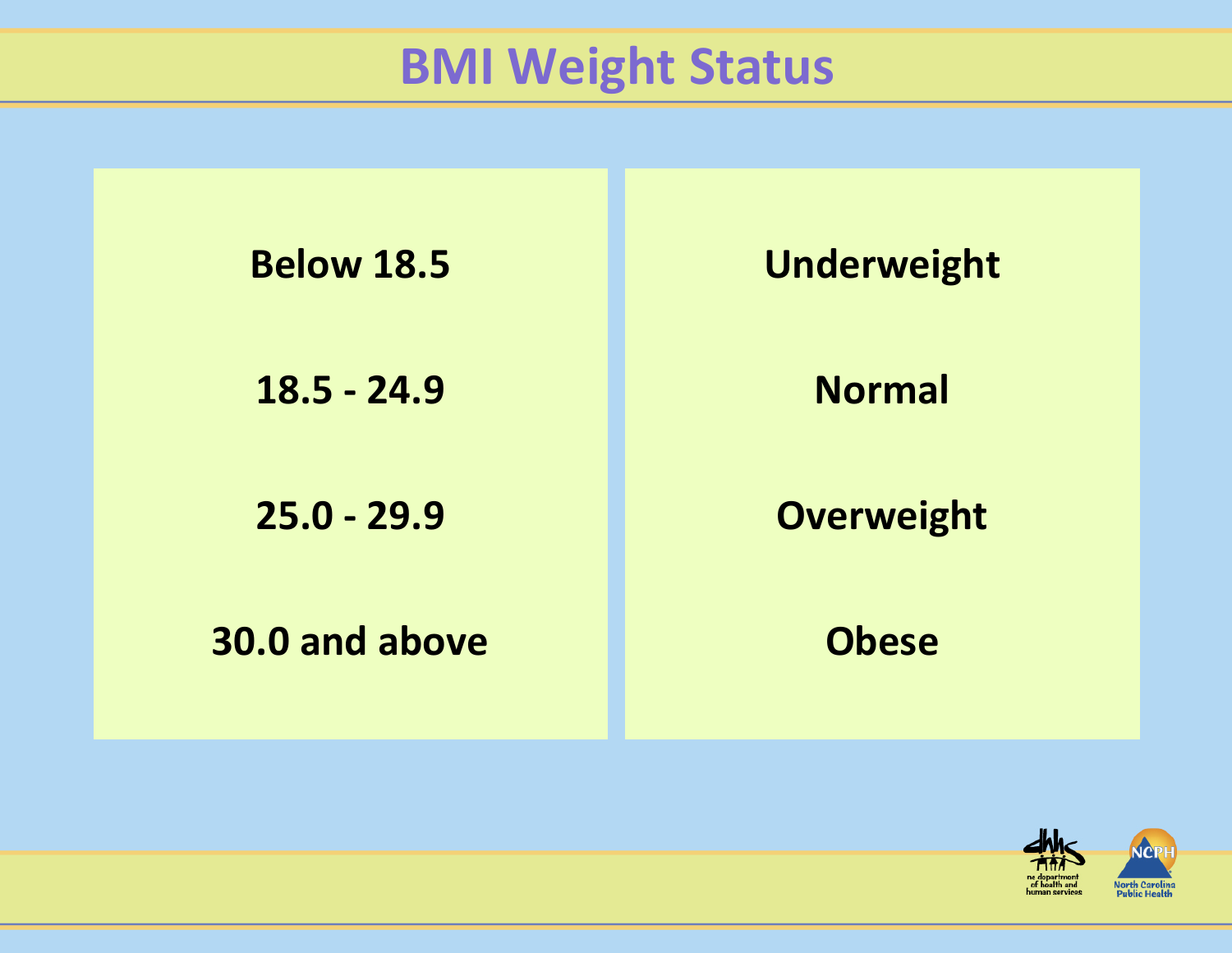# **Body Mass Index**



NCRH e department<br>of health and **North Carolina**<br>**Public Health**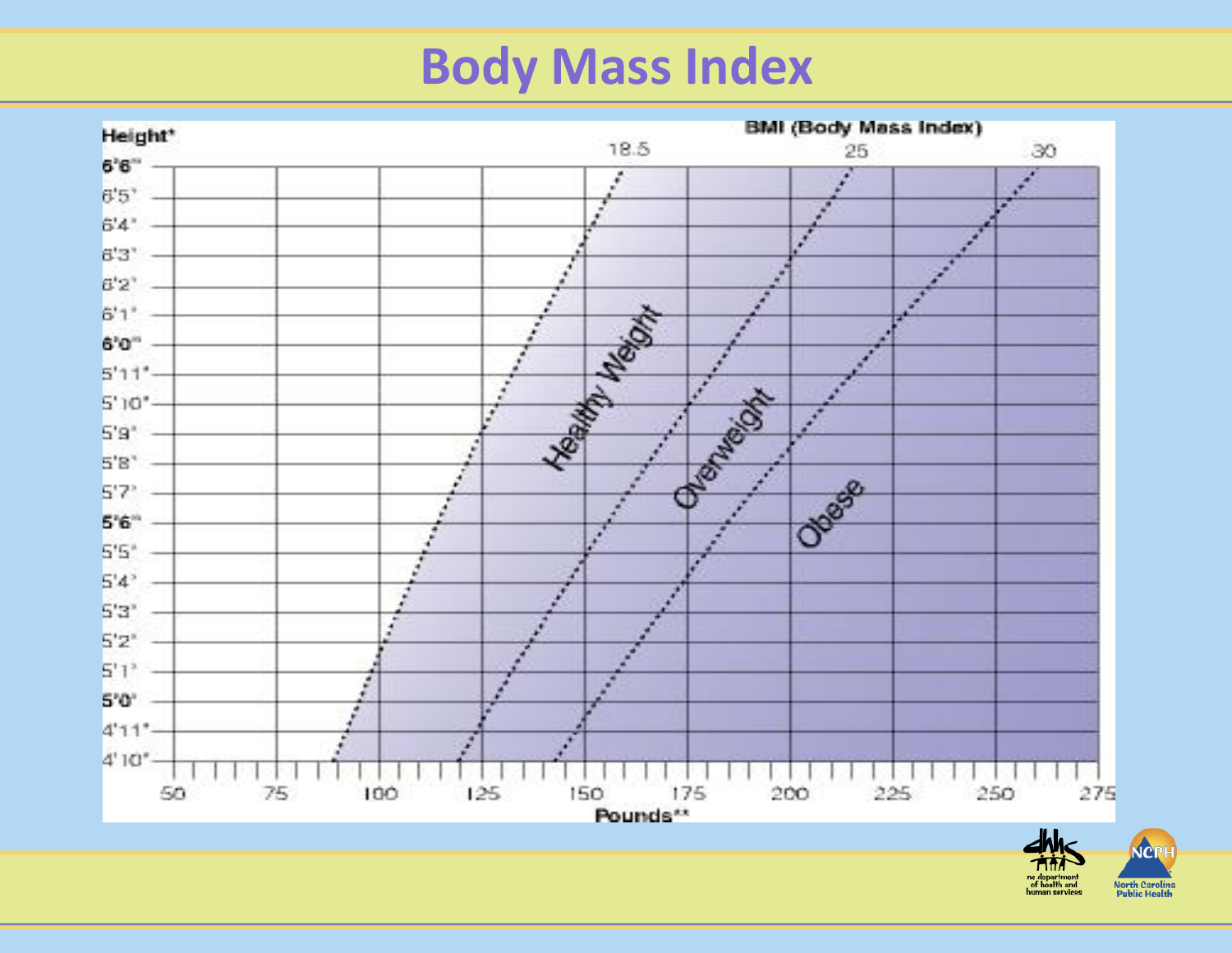### **Women & Overweight**

The Problem

The Causes

The Solutions…

- **The role of the health care system**
- **The role of the individual**
- **The role of the community**

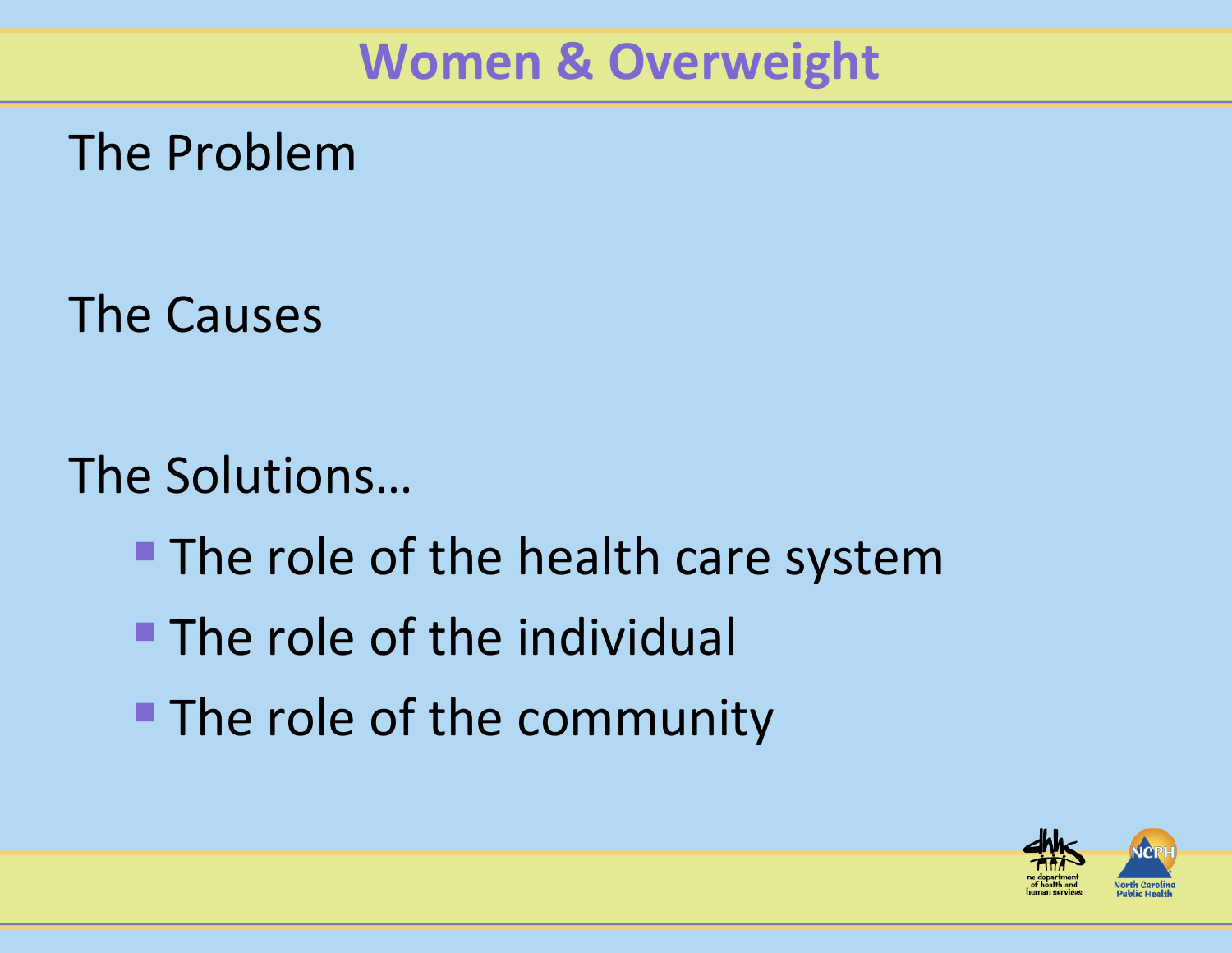### **Overweight Women in the U.S.**

- **More than 1/2 are overweight**
- More than 1/3 are obese



CDC, National Center for Health Statistics, 2007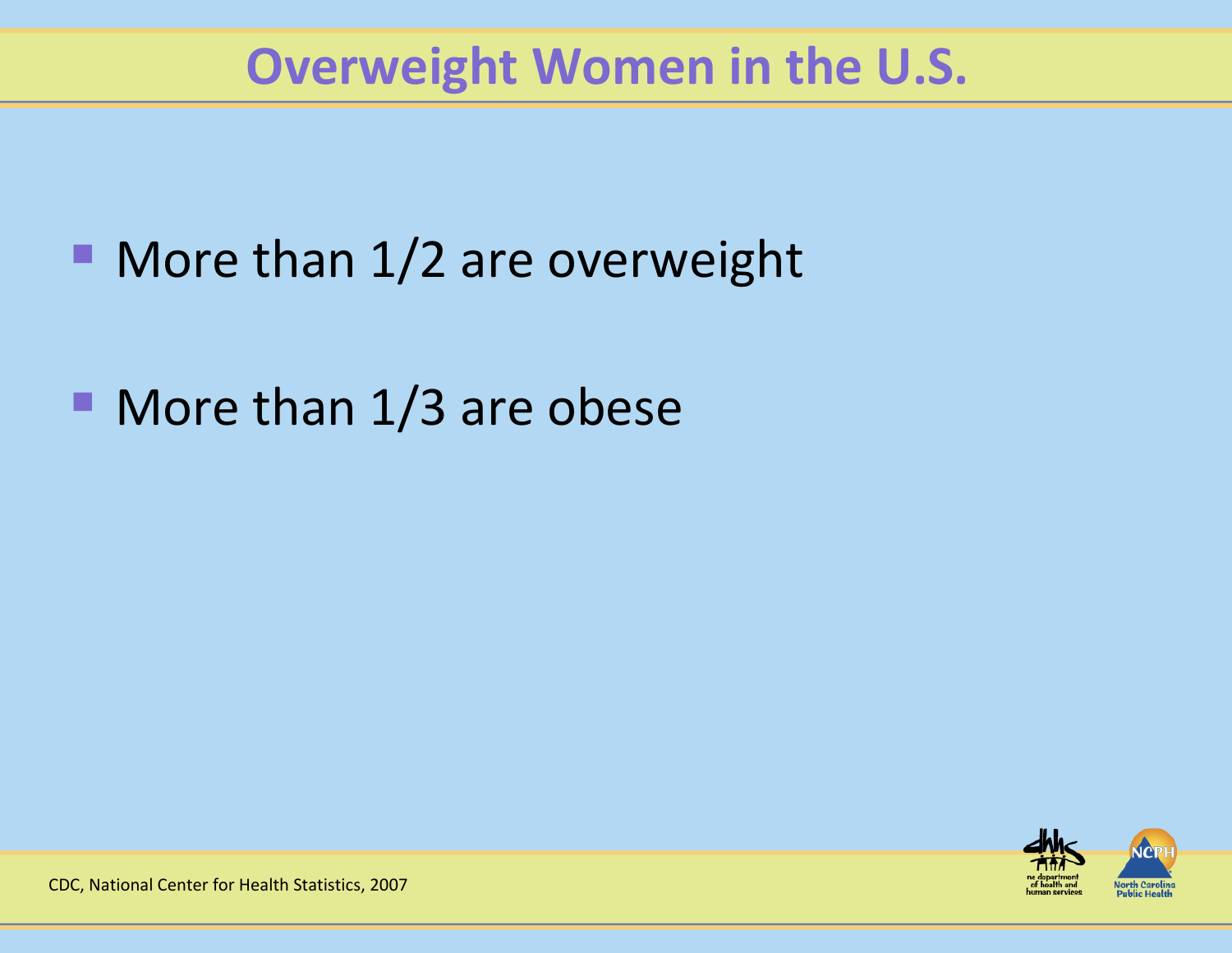### **Overweight Women in North Carolina**

# 2007 NC Behavioral Risk Factor Surveillance Survey (BRFSS):

# 29% Overweight

#### 29% Obese

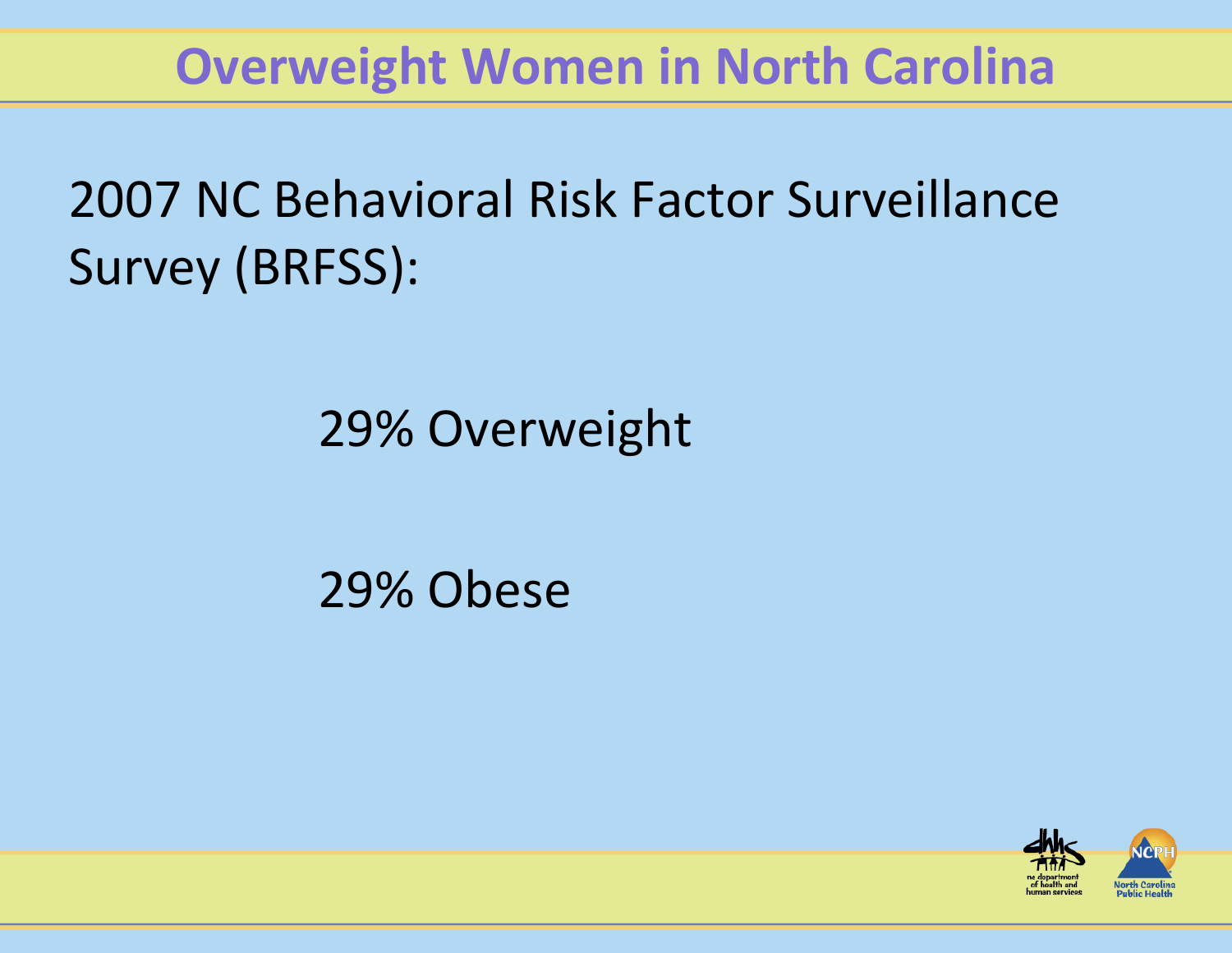#### **Obese Women by Racial/Ethnic Group in North Carolina**

| <b>Race / Ethnicity</b> | <b>Obese</b> |
|-------------------------|--------------|
| White                   | 25.7 %       |
| (non Hispanic)          |              |
| <b>African American</b> | 45.4 %       |
| (non-Hispanic)          |              |
| American Indian         | 34.2 %       |
| (non-Hispanic)          |              |
| <b>Hispanic</b>         | 26.7 %       |

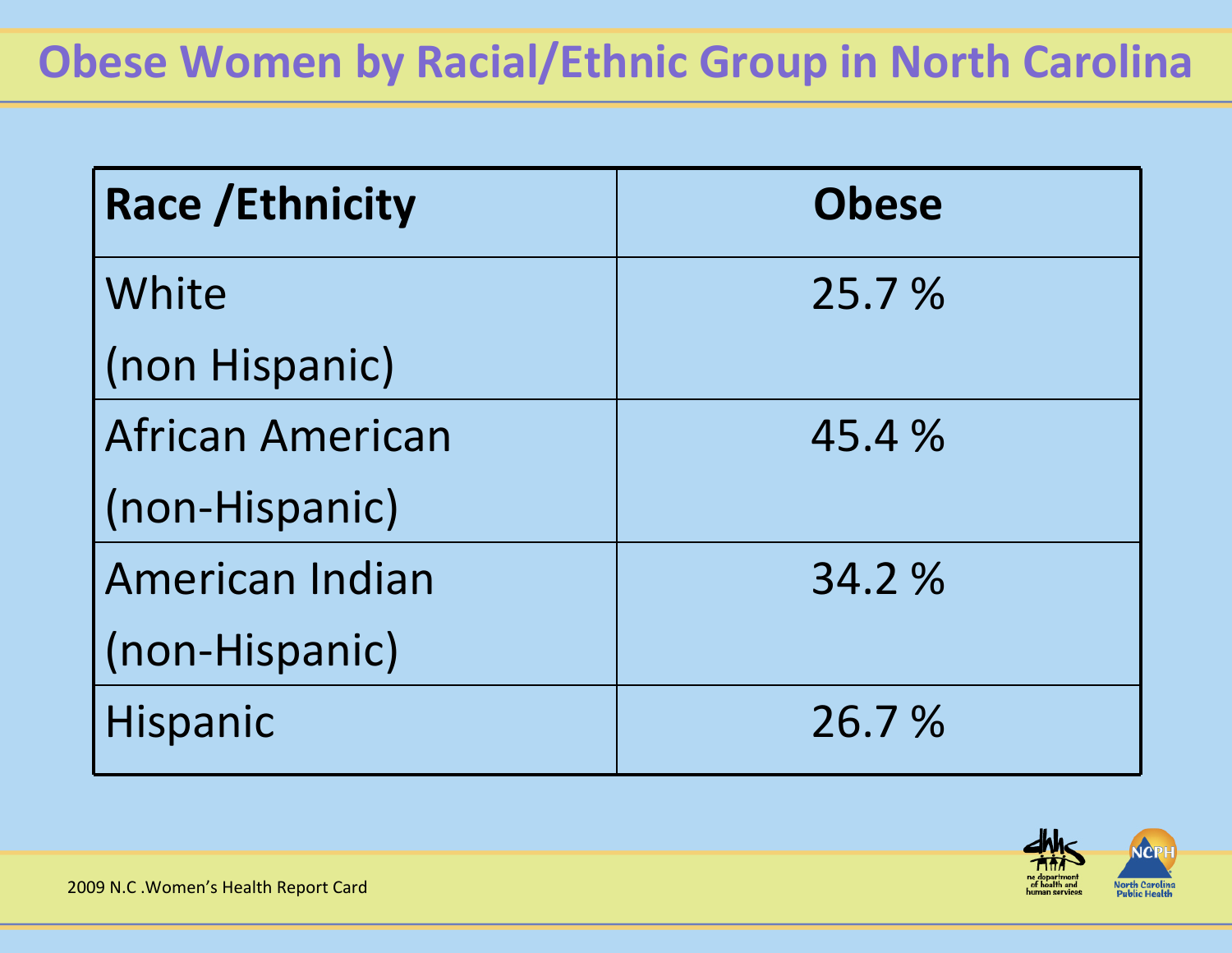### **Women and Overweight**

#### **Age**

# **Overweight increases with age**

#### **Socioeconomic Status**

**Obesity increases as income level decreases**

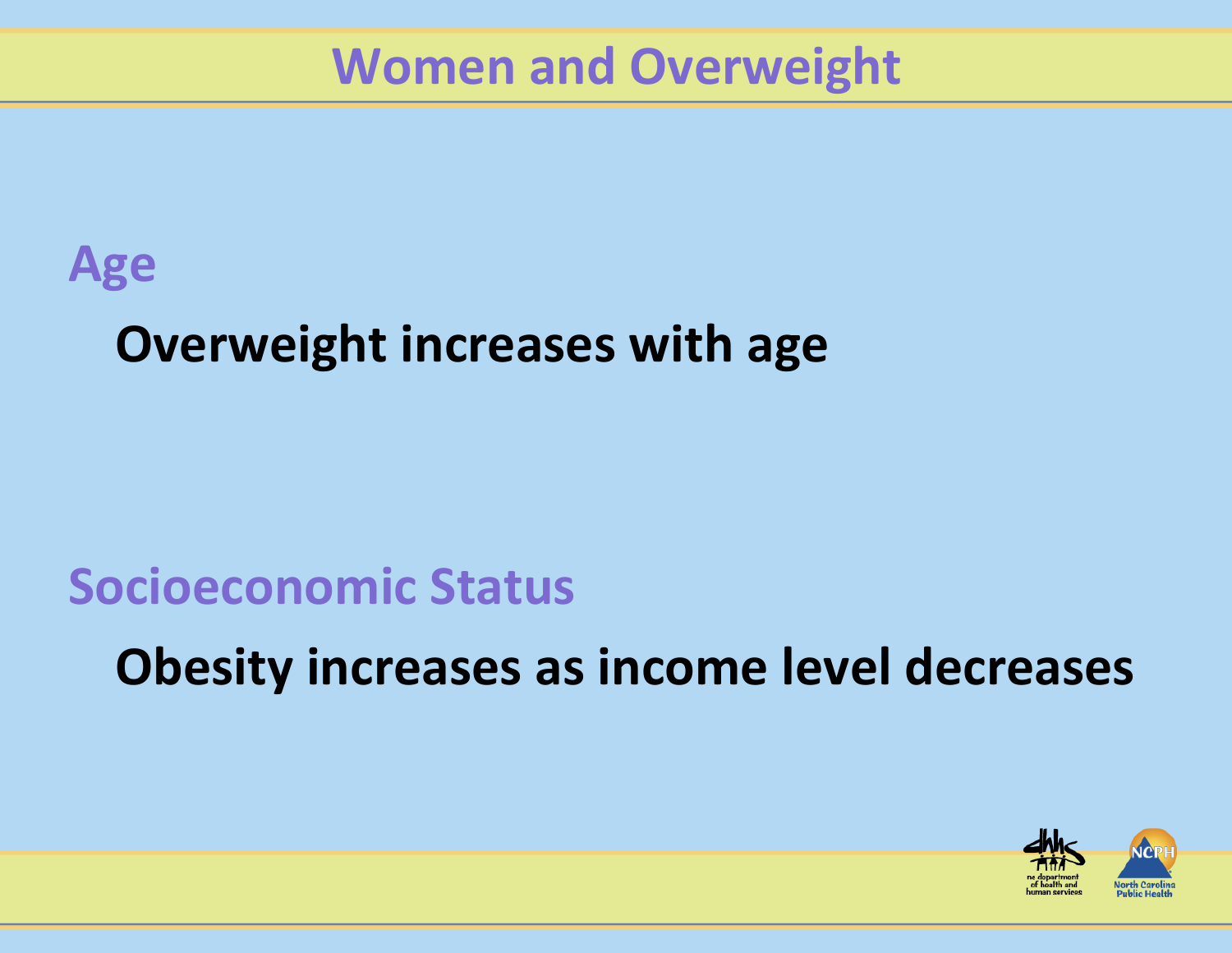### **Health Risks**

- **Diabetes**
- **Heart Disease**
- **Stroke**
- **Hypertension**
- Gallbladder Disease
- Osteoarthritis
- Cancer (uterine, breast, colorectal, kidney, and gallbladder)
- Sleep Apnea (and other breathing problems**)**

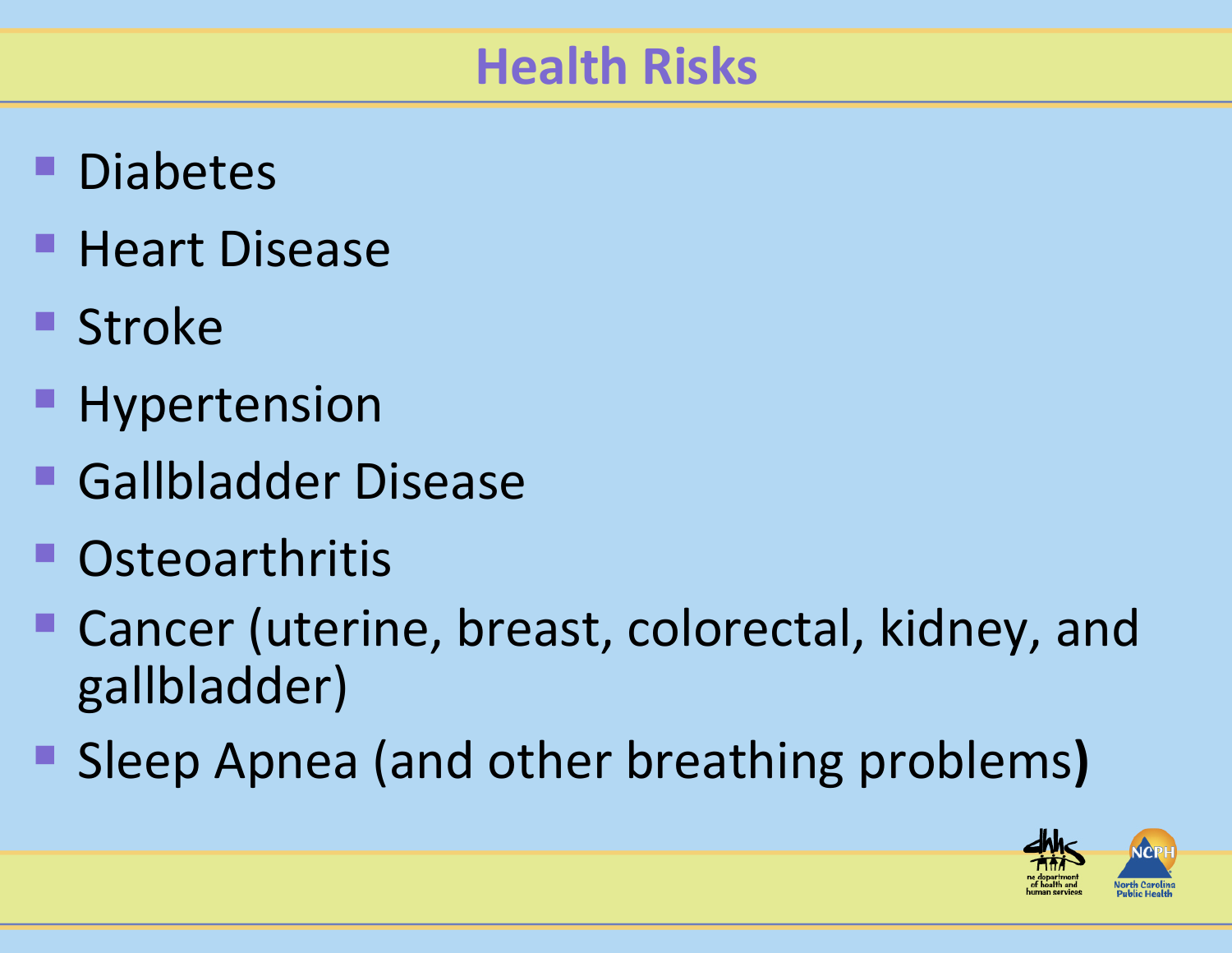### **Additional Links**

- Birth Defects
- **Infertility**
- $\qquad \qquad \blacksquare$ **Ineffective Contraception**
- $\blacksquare$ **• Obstetric & Gynecological Complications** 
	- **Menstrual Irregularities**
	- Ŧ **Examplications of Pregnancy (longer labor)**
- **Breastfeeding Problems**
- $\blacksquare$ ■ False-Positive Mammography Results
- $\blacksquare$ Depression
- Ξ Urinary Stress Incontinence

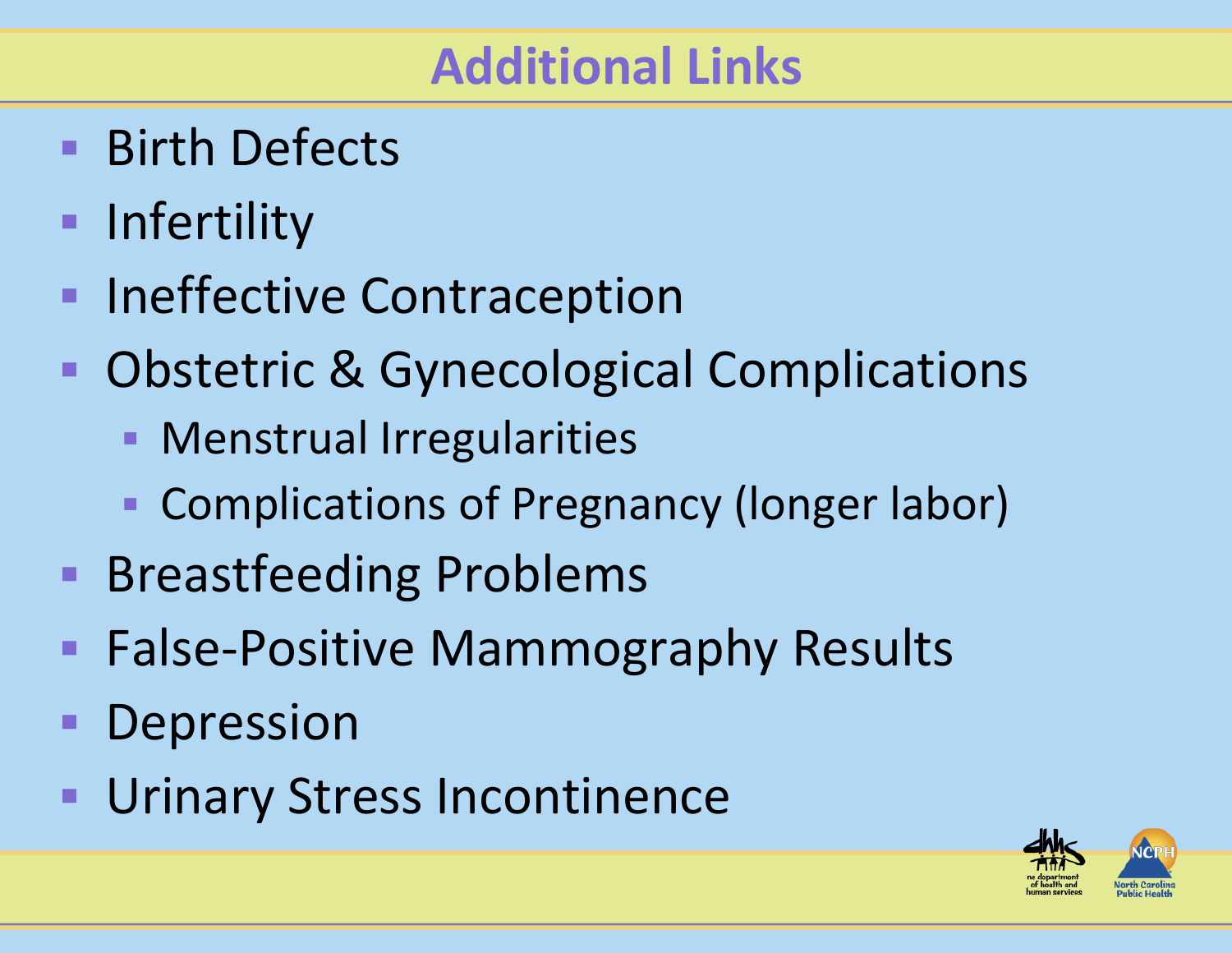### **Reproductive Complications**

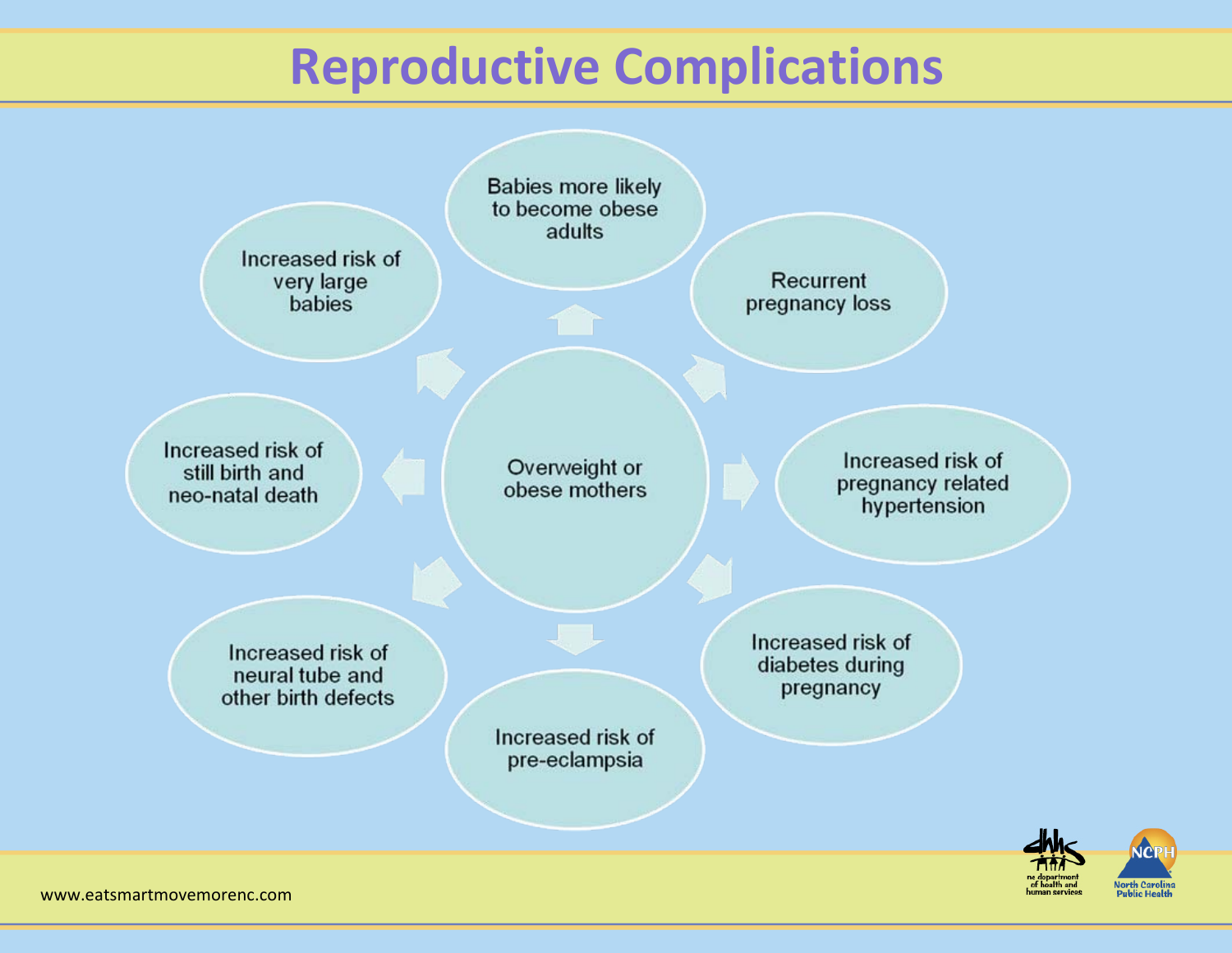### **Emotional Suffering**

# **Stigma, Prejudice, Discrimination:**

- **Job Market**
- **School**
- **E** Social Situations

# **Poor Body Image:**

e<br>Ma **Society emphasizes thinness as physical attractiveness**

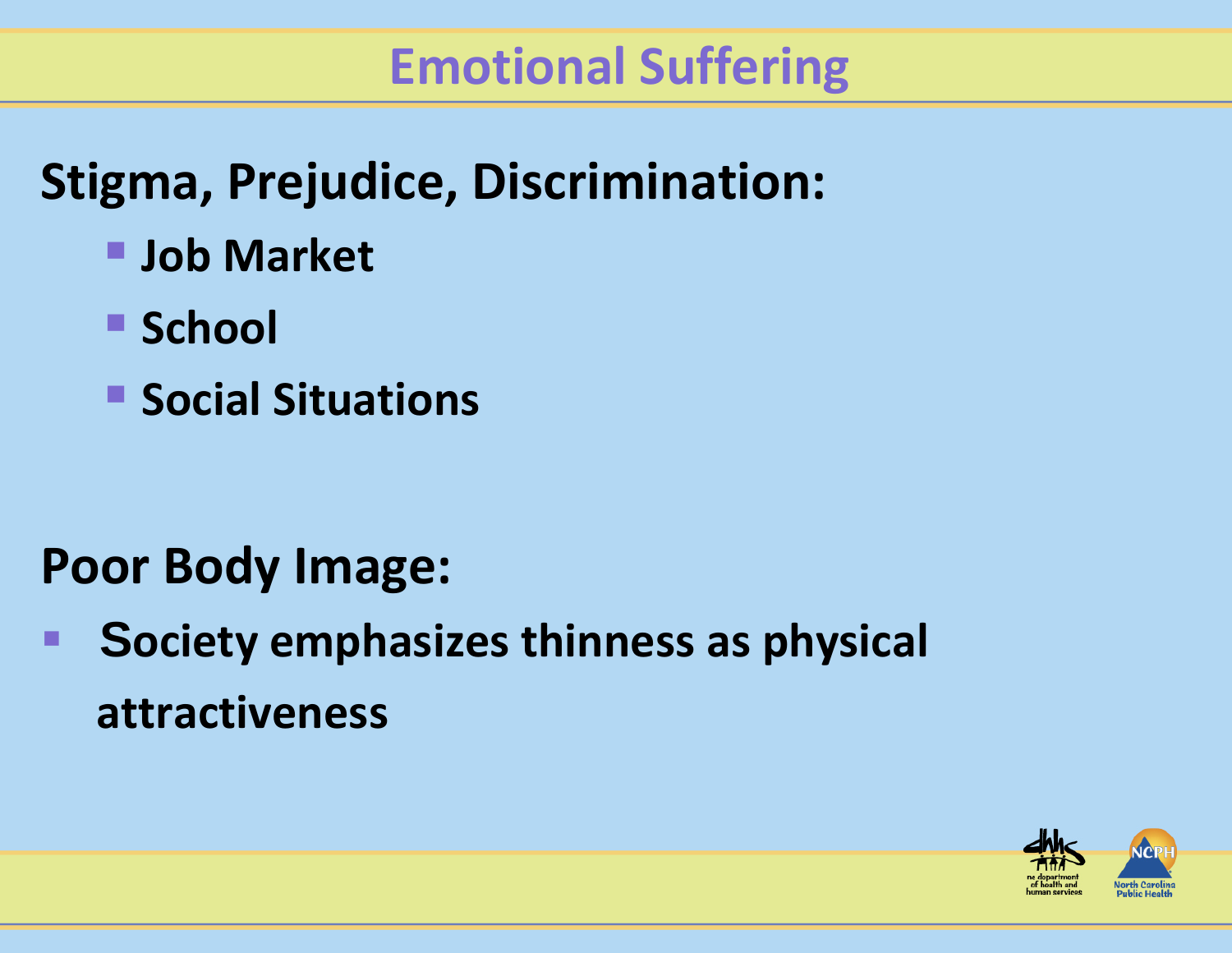#### **Calorie Balance**



#### **Weight Maintenance**

# **Calories in (food) <sup>=</sup> Calories out (exercise) Weight Gain**

### **Calories in (food) > Calories out (exercise)**

#### **Weight Loss**

**Calories in (food) < Calories out (exercise)**

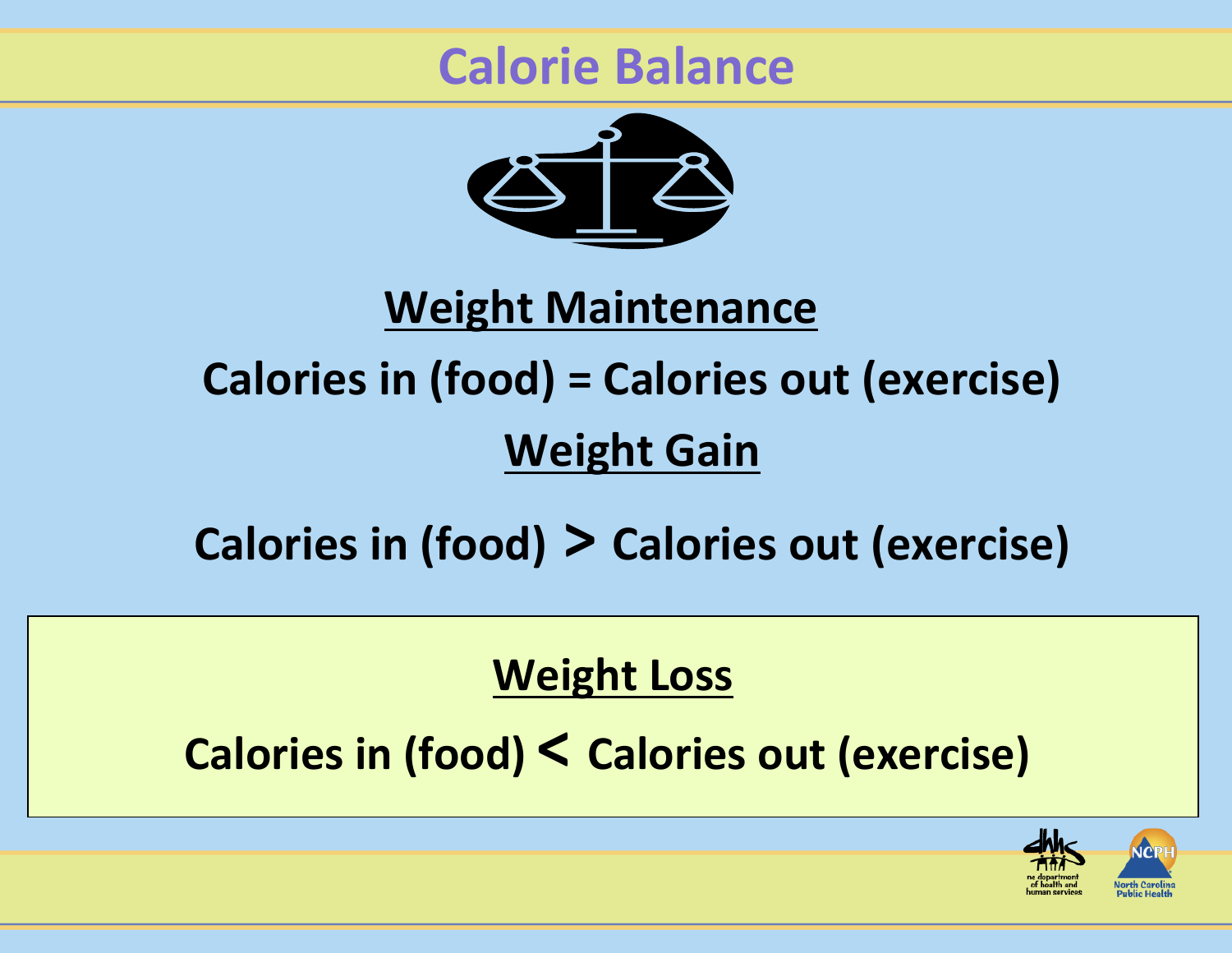# **Why is it Hard to Eat Well?**

#### **Individual/Household Changes**

- **Service Service** Eating on the run / Lack of family meals
- **Lack of food preparation skills**



#### **Environmental Changes**

- e<br>Ma **Distorted portion sizes**
- **Service Service** High calorie foods widely available and generally low cost
- Poor quality foods heavily promoted

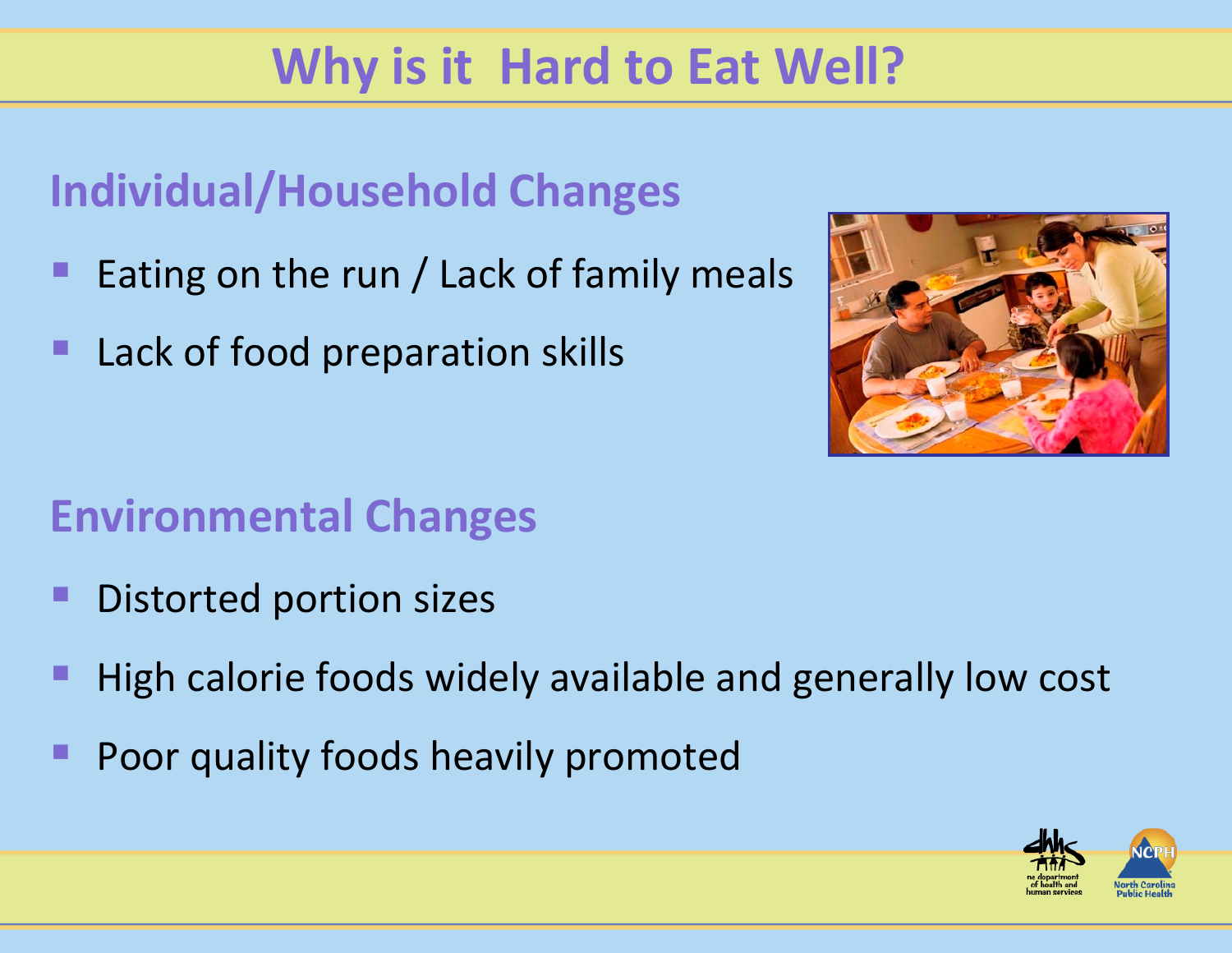# **Why is it Hard to Exercise Daily?**

#### **Individual/Household Changes**

- Women working outside of the home, less time/energy for meal preparation
- TV, computers, video games
- e<br>Ma ■ Child care issues

#### **Environmental Changes**

- $\blacksquare$ **Push button society** escalators, elevators
- ■ Safe exercise/play spaces
- **Increased car travel**
- **Suburban sprawl**



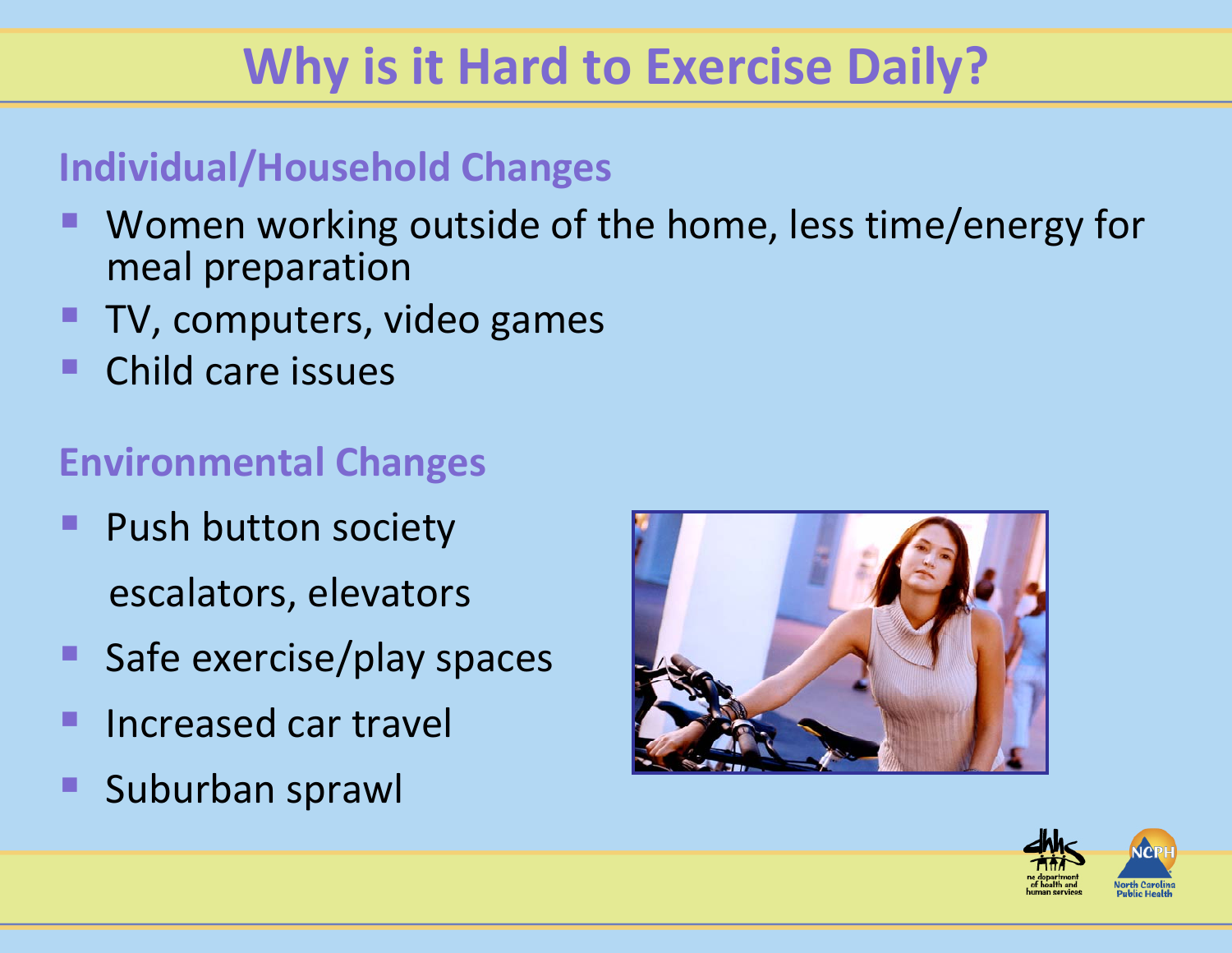### **Barriers to Healthy Habits**

**Non Supportive Environment** 

 Inadequate Health Care System **■ Health Care Not Focused on Whole Person ■ Health Care Not Prevention Focused □ Intermittent Services Provided ■ Health Care Not Patient Centered** 

 Clients Feeling Stressed, Depressed, & Disempowered  $\Box$  Income level and social support affect the ability to overcome barriers to healthy habits

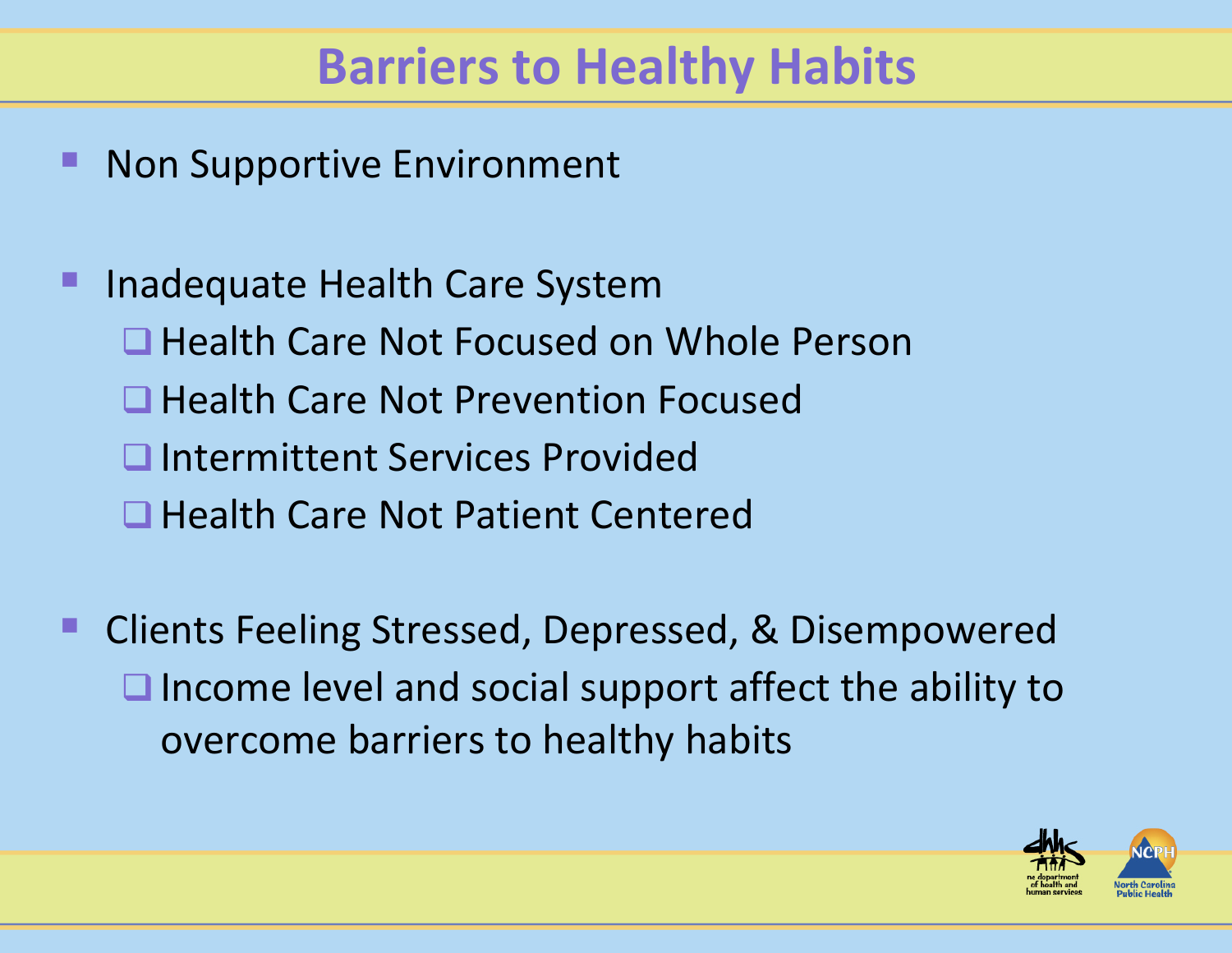### **Health Care Professionals Can Help**

- Non-judgmental attitude
- **Role modeling**
- **Counseling**
- **Supportive clinic environment**

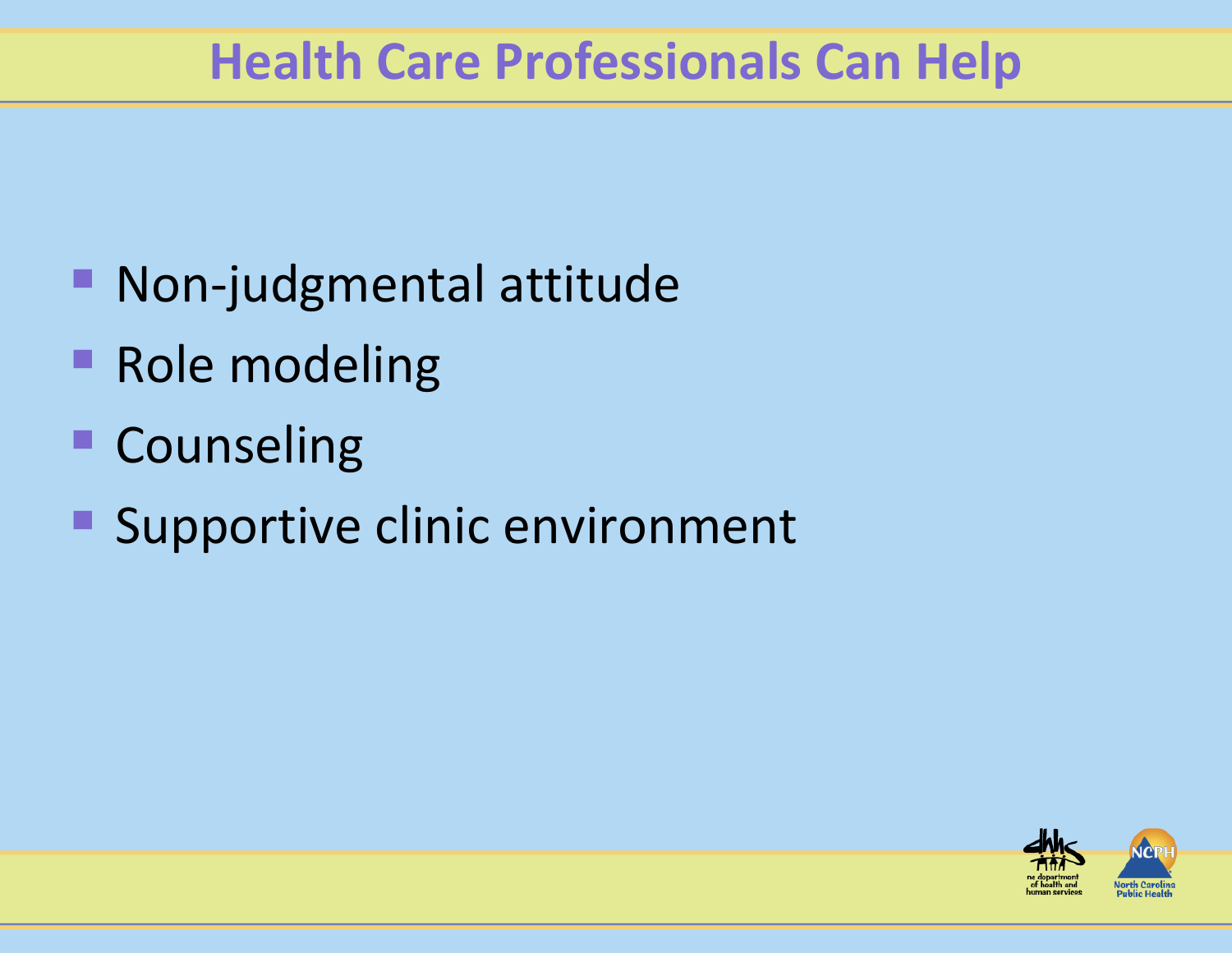### **Attitude**

**Use <sup>a</sup> non‐judgmental approach:**

- **This is about health, not appearance**
- **Don't "blame" the patient/client** Individual vs. environmental responsibility
- ■ Be aware of cultural differences and interpretations of overweight

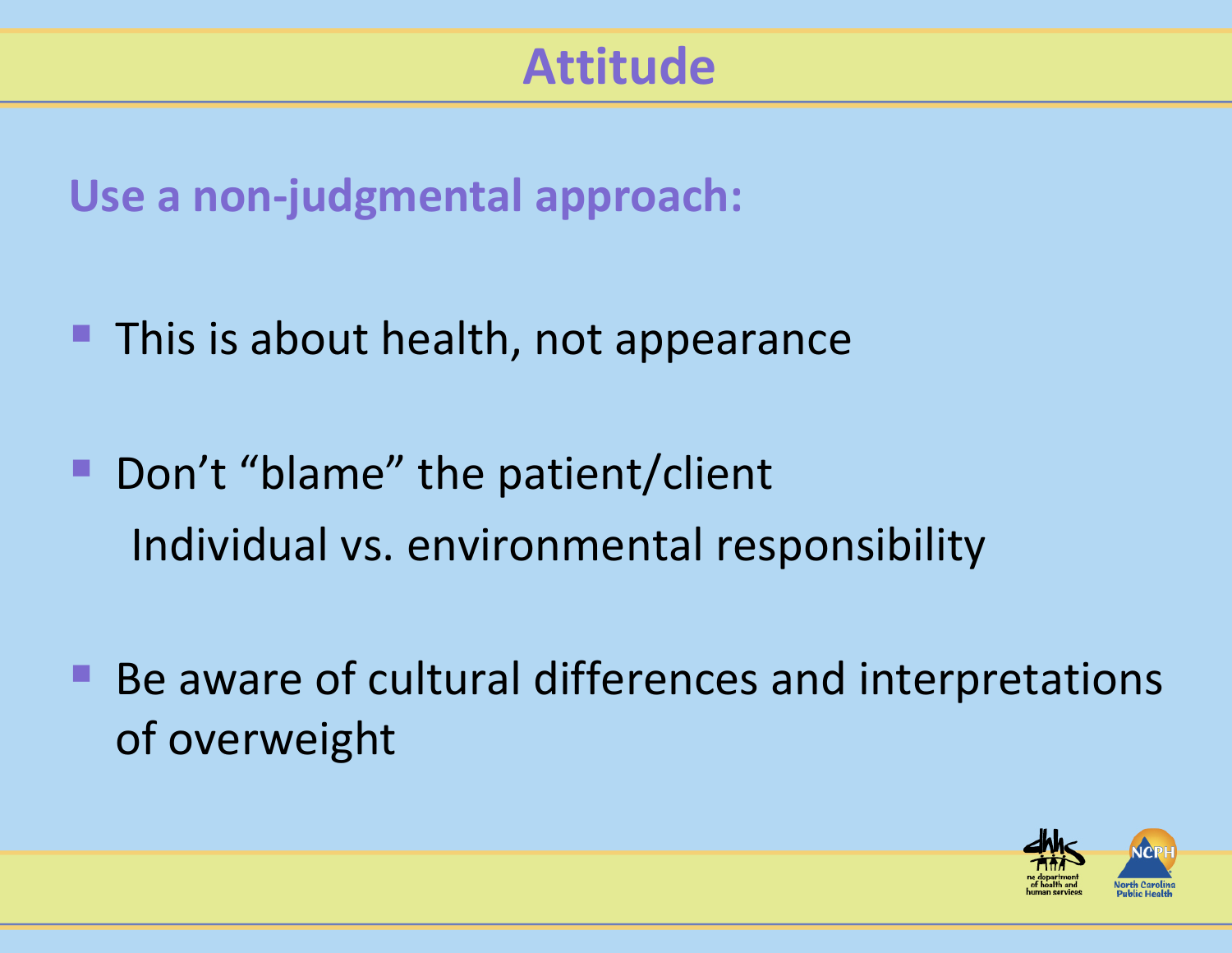### **Role Modeling**

# ■ Walk the Talk

**• Overweight/Underweight Counselor** 

■ Your lifestyle behavior is showing...

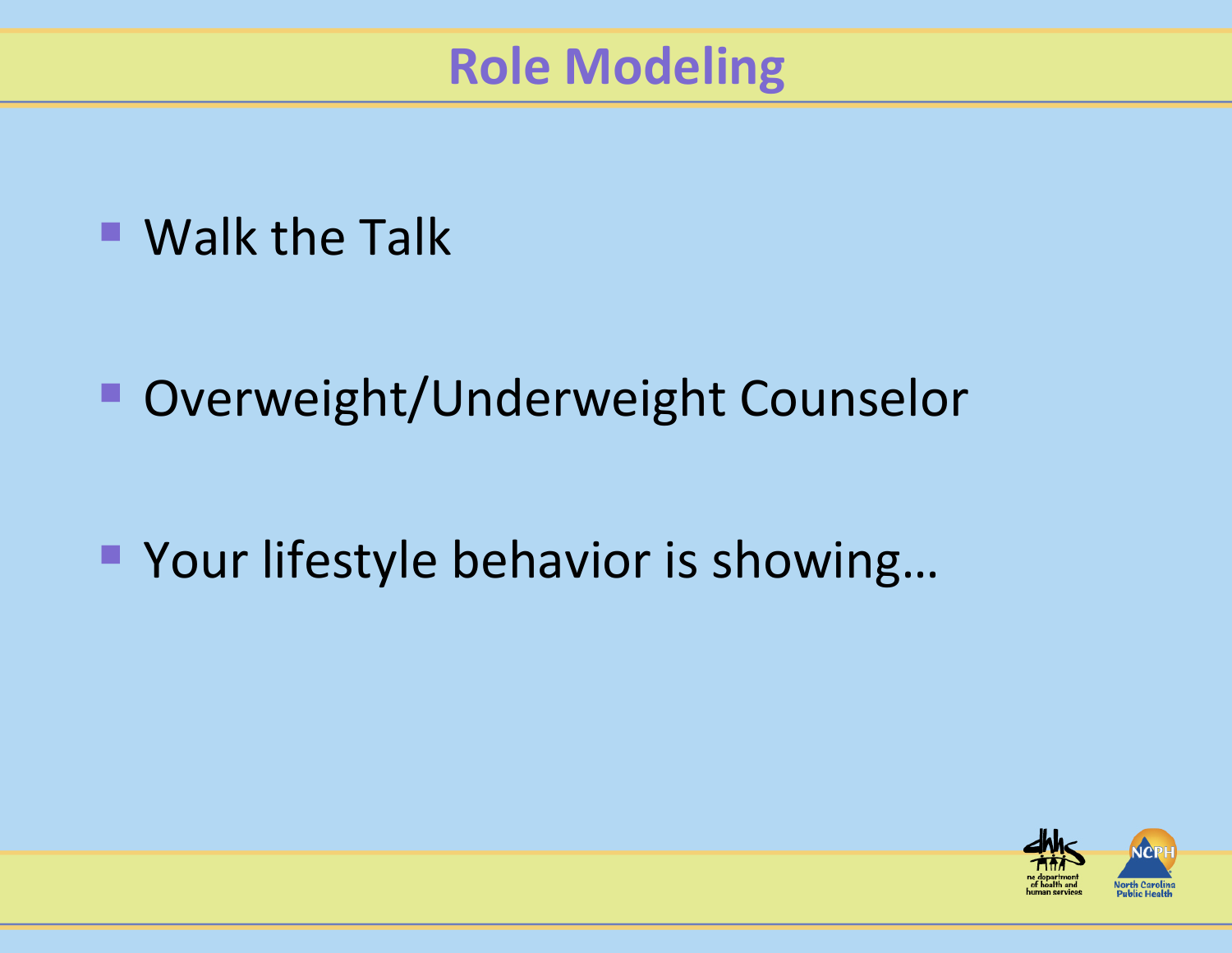#### **Determine Readiness**

■"On a scale of 1-10 how important is it for you to lose weight at this time?"

■"On a scale of 1-10 how confident are you that you can lose weight at this time?"

### **Patient Driven Education**

■Ask them what they can do differently ■Address identified barriers

# **Provide Supportive Resources**

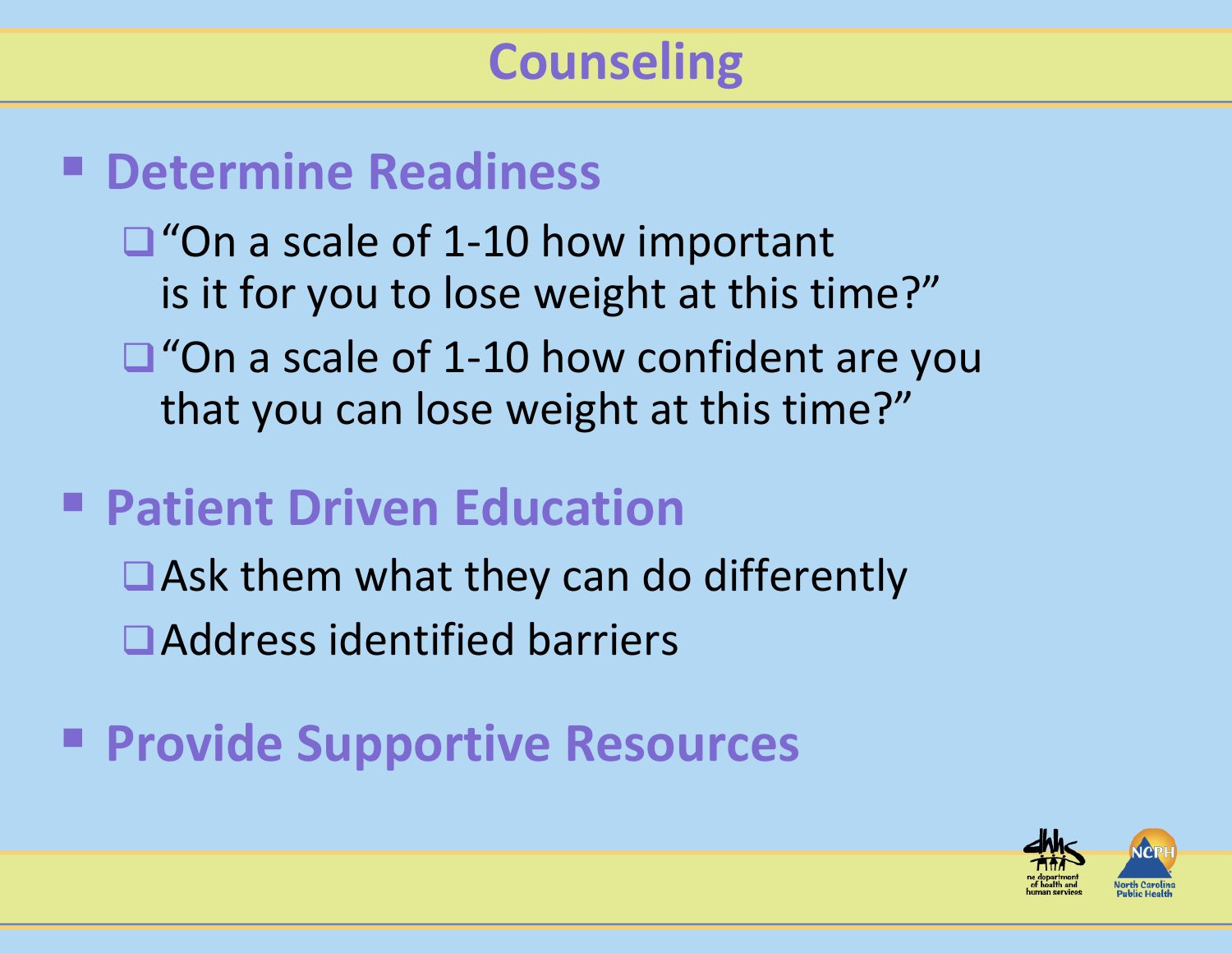### **Supportive Clinic Environment**

- Vending machines
- **Posters**
- **E** Community news
- **Food wrappers**
- **Health magazines/brochures**
- **Recipes**

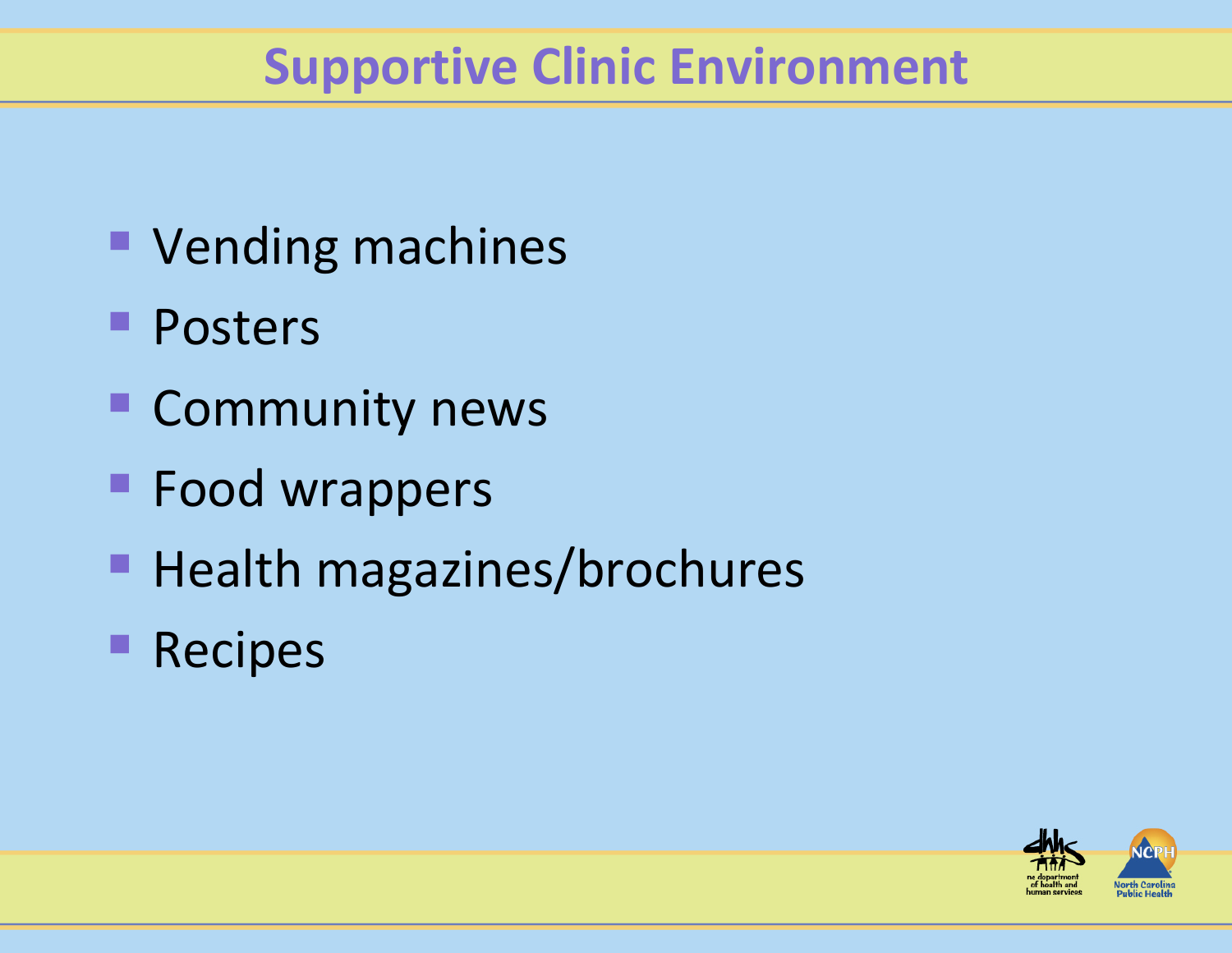### **Educational Resources**



My Eat Smart Move More

**[http://www.myeatsmartmovemore.com](http://www.myeatsmartmovemore.com/)**

Fruits & Veggies More Matters



**<http://www.fruitsandveggiesmorematters.org/>**

Food Diary

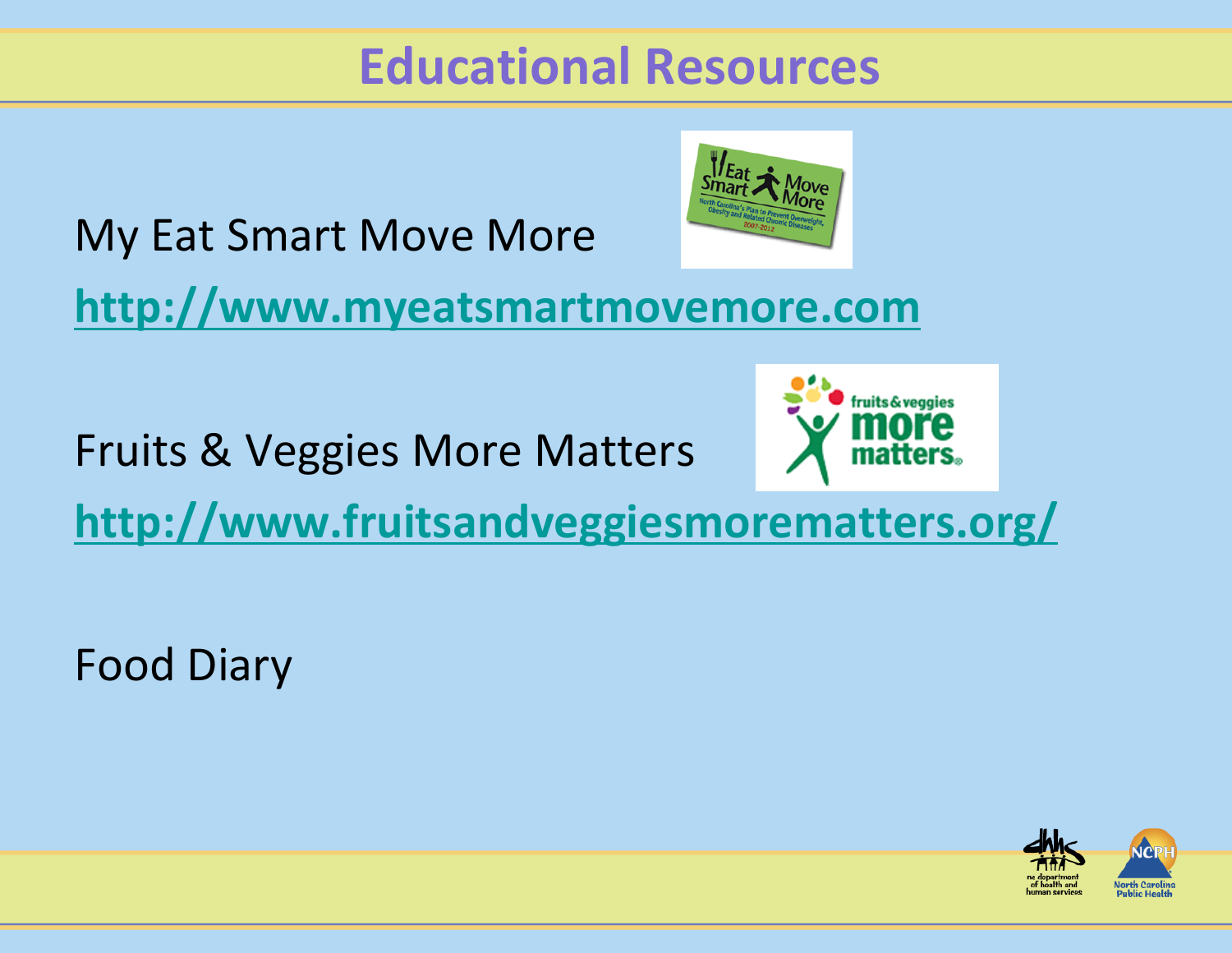### **Share the Care**



# Know your local resources:

- **Farmers' Markets**
- Gyms
- Walking Trails
- Community & School Gardens
- Women's Groups
- **Dance Classes**
- **E Cooking Classes**
- **Faith Groups**

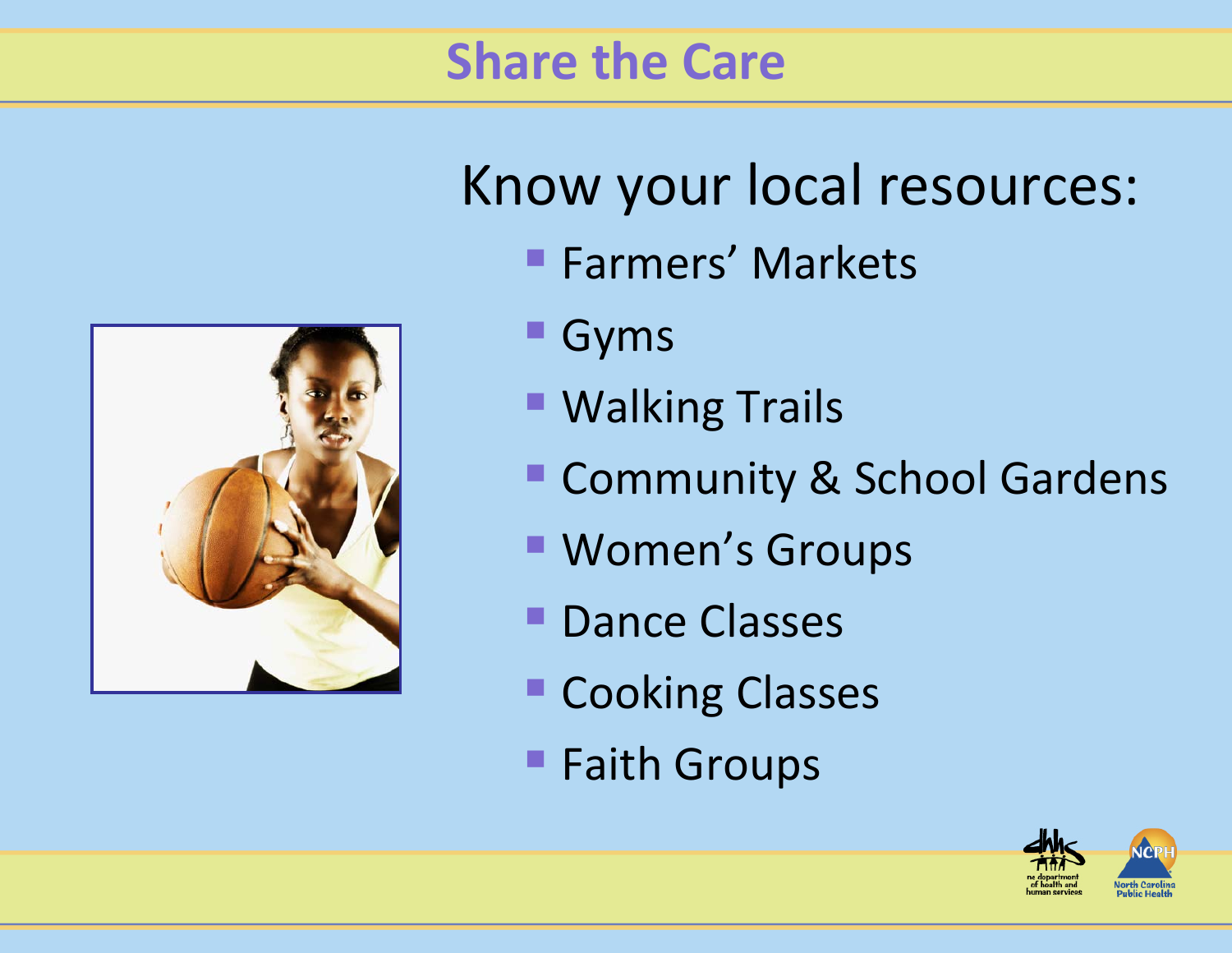### **Educate & Empower**

#### **Educate**

**Healthy weight** Food environment **□Food advertising** 

**Empower eat thoughtfully**

**■Embrace new food &** exercise opportunities



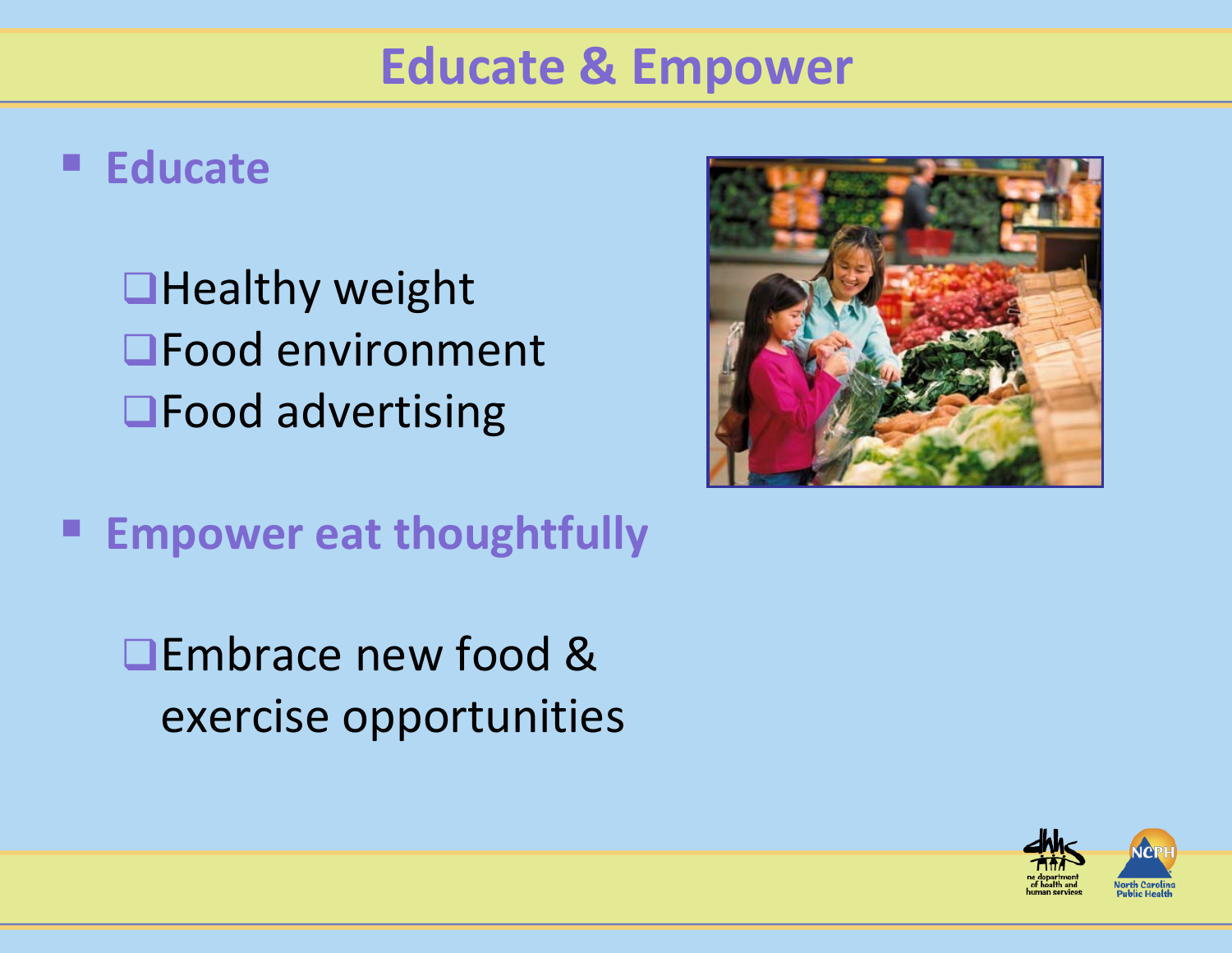#### **Resources**

- • **Eat Smart Move More [http://www.eatsmartmovemorenc.com](http://www.eatsmartmovemorenc.com/)**
- • **Obesity Prevention Project <http://www.calmedfoundation.org/projects/obesityProject.aspx>**
- • **Weight Control Information Network (NIH) <http://www.niddk.nih.gov/health/nutrit/nutrit.htm>**
- • **Surgeon General's Call to Action – Obesity <http://www.surgeongeneral.gov/topics/obesity/>**
- • **National Heart, Lung, and Blood Institute (NIH) [http://www.nhlbi.nih.gov/health/public/heart/obesity/lose\\_wt/index.htm](http://www.nhlbi.nih.gov/health/public/heart/obesity/lose_wt/index.htm)**
- • **Centers for Disease Control and Prevention <http://www.cdc.gov/nccdphp/dnpa/obesity/index.htm>**
- • **U.S. Preventive Services Task Force <http://www.ahrq.gov/clinic/uspstf/uspsobes.htm>**

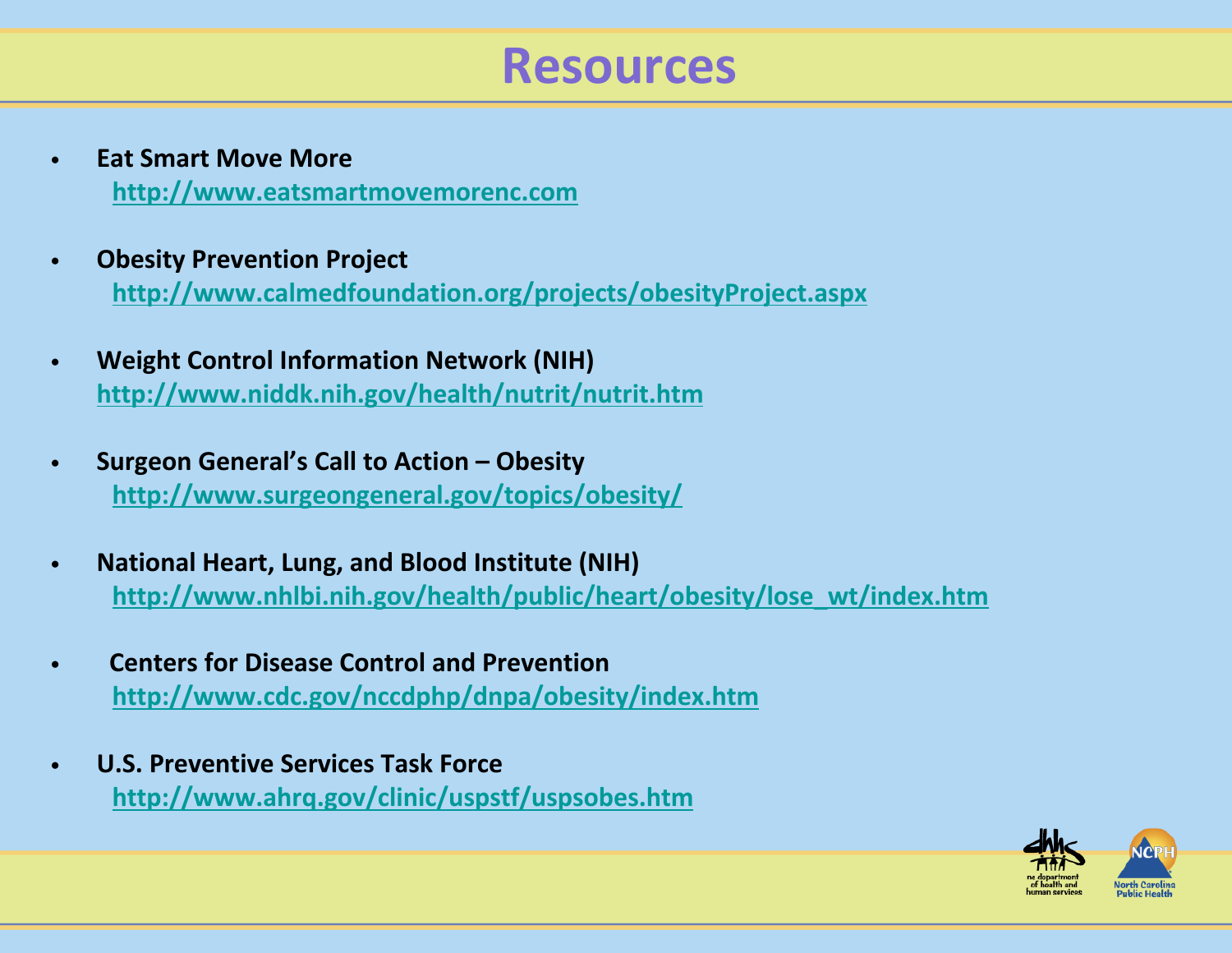# *Don't underestimate your power of influence!*

Encourage, educate and empower clients with your attitude, your knowledge and your resourcefulness